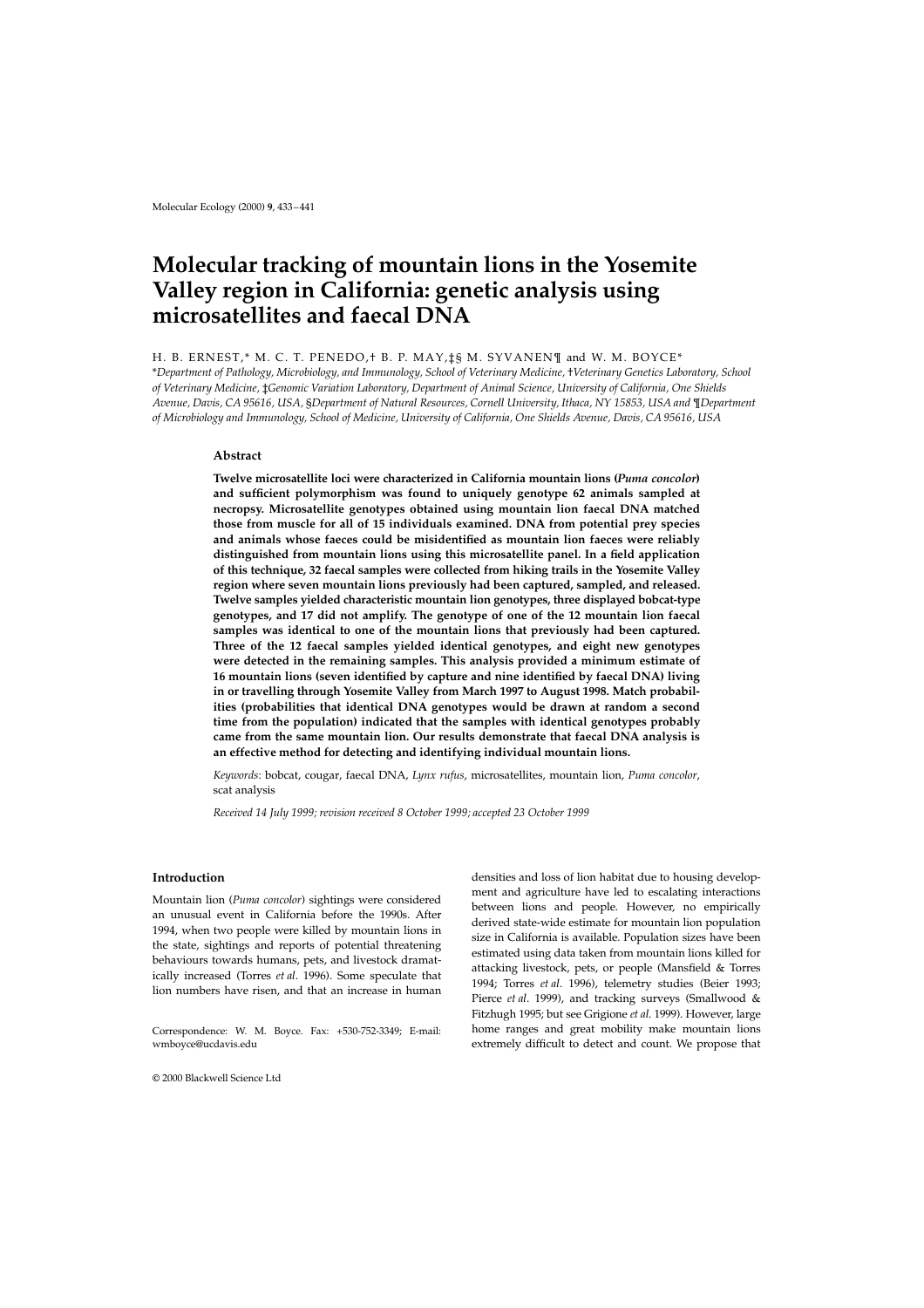additional data for animal census and monitoring may be provided by faecal DNA analysis.

The analysis of faecal DNA from an obligate carnivore presents the challenge of discerning the DNA of the carnivore from that of its prey. To address this problem and develop methods to discriminate, monitor, and count individual mountain lions in the Yosemite Valley region of California, we tested and applied polymerase chain reaction (PCR) amplification of microsatellites to obtain genetic information from samples of blood, buccal swabs (cheek cells and saliva), faeces, hair, and muscle. Our experiments addressed the following questions: (1) Can mountain lion DNA be differentiated from its prey? (2) Can mountain lion DNA be differentiated from that of bobcats and other species with similar faeces? (3) Does



faecal DNA provide a reliable microsatellite genotype of a mountain lion? (4) Can individual mountain lions be differentiated using a panel of 12 microsatellites? With these questions addressed, we used DNA analysis to identify and estimate the minimum number of mountain lions near Yosemite Valley by collecting faecal samples from the field.

# **Materials and methods**

#### *Sampling procedures*

In co-operation with the California Department of Fish and Game and the United States Geological Survey (USGS), tissue samples were obtained from 62 northern California mountain lions (Fig. 1, Table 1). Tissue samples

> **Fig. 1** Map of California showing mountain lion sampling regions. The following abbreviations are used: SUB1, tissue and faecal samples  $(n = 7)$  collected at necropsy from mountain lions sampled in the North Coast Range; SUB2, tissue and faecal samples (*n* = 2) collected at necropsy from mountain lions sampled > 200 km from Yosemite Valley in the Sierra Nevada Range; SUB3, tissue (*n* = 36) and faecal samples (*n* = 3) collected at necropsy from mountain lions sampled 50–200 km from Yosemite Valley in the Sierra Nevada Range; SUB4, tissue (*n* = 17) and faecal samples  $(n = 3)$  collected at necropsy from mountain lions sampled within 50 km of Yosemite Valley in the Sierra Nevada Range; YOSE, faecal samples  $(n = 32)$  field collected in a 1185 sq. km area located in Yosemite National Park and Stanislaus National Forest (Yosemite Valley region).

**Table 1** Collection information for 62 mountain lion tissue samples and 32 field-collected faecal samples

| Sample code      | Location                                                | Sample analysis groups $(n)$                        | Collection method (n)                                    |
|------------------|---------------------------------------------------------|-----------------------------------------------------|----------------------------------------------------------|
| SUB <sub>1</sub> | > 200 km from Yosemite Valley in North Coast Range      | Faecal validation (7)                               | Necropsy (7)                                             |
| SUB <sub>2</sub> | > 200 km from Yosemite Valley in Sierra Nevada Range    | Faecal validation (2)                               | Necropsy $(2)$                                           |
| SUB <sub>3</sub> | 50-200 km from Yosemite Valley in Sierra Nevada Range   | 50-200 km subset (35*)<br>Faecal validation (3)     | Necropsy (36)                                            |
| SUB <sub>4</sub> | Within 50 km of Yosemite Valley in Sierra Nevada Range  | $0 - 50$ km subset $(17)$<br>Faecal validation (3)  | Necropsy (10)<br>Capture (6)<br>Capture and necropsy (1) |
| Grouped subset   | Within 200 km of Yosemite Valley in Sierra Nevada Range | $0 - 200$ km subset $(52)$<br>SUB3 (35) + SUB4 (17) | Necropsy (45)<br>Capture (6)<br>Capture and necropsy (1) |
| YOSE             | Yosemite Valley region                                  | Faecal DNA analysis (32)                            | Field collected (32)                                     |

\*One of the SUB3 animals was excluded from allele frequency calculations because that mountain lion was suspected of being a sib of another lion in the subset.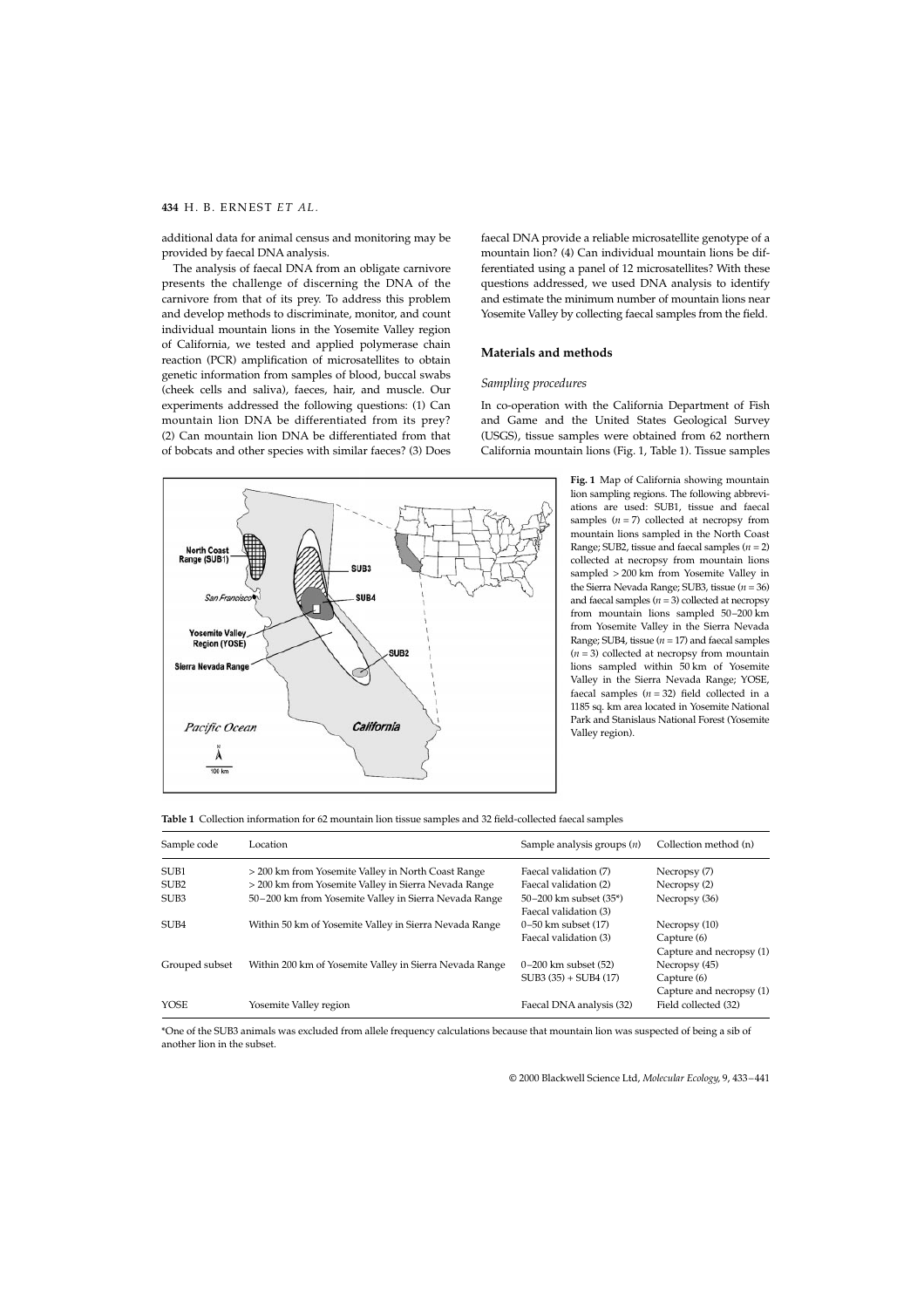included blood, buccal swabs, hair, and muscle collected directly from mountain lions either by necropsy or by capture. Of the 62 mountain lions, seven were sampled by capture from March 1997 to August 1998 in a 1185 sq. km area located in Yosemite National Park and Stanislaus National Forest (Yosemite Valley region, Fig. 1, Table 1). Faecal samples were also collected for validation of faecal DNA techniques from 15 of the 62 animals. Additional samples were collected from animals whose faeces might be misidentified as mountain lion and from potential prey animals whose DNA might be present in mountain lion faeces: bobcats (*Lynx rufus*, muscle or blood collected on to blotting paper and stored at room temperature,  $n = 20$ , from Sierra Nevada,  $n = 11$  and Coast Ranges,  $n = 9$ , dogs (*Canis familiaris*, blood,  $n = 4$ ), coyotes (*C*. *latrans*, muscle, *n* = 5), mule deer (*Odocoileus hemionus*, blood, *n* = 5), bighorn sheep (*Ovis canadensis*, blood, *n* = 2), domestic sheep (*O. aries*, blood, *n* = 2), cattle (*Bos taurus*, blood,  $n = 3$ ), horse (*Equus caballus*, blood,  $n = 1$ ), and human (*Homo sapiens*, buccal swab, *n* = 1). In the Yosemite Valley region, USGS staff collected 32 faecal samples thought to be from mountain lions (YOSE, Fig. 1, Table 1). Faecal samples, ranging in estimated age from under 12 h to over 2 weeks, were collected opportunistically from predetermined transects and while searching for lions. All samples were stored at -20°C upon collection, until DNA was extracted, except as noted above for bobcat samples.

#### *DNA techniques*

The Chelex® protocol of Walsh *et al*. (1991), the salting out procedure of Miller *et al*. (1988), or the QIAamp® Blood and Tissue Kit (Qiagen) were used to extract DNA in duplicate from blood, buccal swabs, hair, and muscle. A useful protocol for extracting DNA from faecal samples was developed following a modification of the techniques of Sambrook *et al*. (1989). Approximately 50–100 mg of faecal material was measured into 1.5 mL microcentrifuge tubes in four to six extraction replicates. Positive (faecal samples from lions with known microsatellite genotypes) and negative (only extraction reagents and sterile water) controls were included with each extraction run. The lysis buffer contained 200 mm NaCl, 100 mm Tris–HCl pH 8.0, 2.0% sodium dodecylsulphate (SDS), 50 mm ethylene diamine tetraacetic acid (EDTA), 0.5% Triton X-100. Lysis buffer (500  $\mu$ L) and 20 mg/mL proteinase K (12.5  $\mu$ L) were added and tubes incubated overnight with rotation at 50 °C. The samples were treated with 1.25  $\mu$ L of RNase (10 mg/mL) and incubated at 50  $\degree$ C for another 30 min. Phenol (500  $\mu$ L) pH 8.0 was added to the tubes, which were then vortexed, and centrifuged at 13 000*g* for 10 min. The top aqueous layer was pipetted to a clean tube and the bottom layer with faecal solids was

discarded. Chloroform:phenol 1:1  $(500 \,\mu L)$  was added to the tubes, which were vortexed and centrifuged. The top layer was transferred to a clean tube. This procedure was repeated with chloroform:isoamyl 24:1 (500 µL). DNA was precipitated by adding  $900 \mu L$  of  $95\%$  ETOH and stored at  $-20$  °C for 20 min to overnight. The tubes were centrifuged (13 000*g*) for 10 min to pellet the DNA. After decanting the ethanol, the pellets were air dried for 30–45 min in a fume hood. DNA was resuspended in  $500 \mu L$  of 300 mm sodium acetate (pH 5.0), with tubes kept on ice and vigorously mixed every 10 min until the pellets were dissolved. The ethanol precipitation and air dry steps were repeated. The DNA pellets were dissolved in  $70 \mu L$  of sterile water and resuspended overnight at  $4^{\circ}$ C. Each sample was purified by elution through sephacryl columns (MicroSpin S-400 HR®, Pharmacia Co.), then stored at either  $5^{\circ}$ C or  $-20^{\circ}$ C until PCR was run.

Twelve domestic cat microsatellite primers (Menotti-Raymond & O'Brien 1995; Menotti-Raymond *et al*. 1997, 1999) denoted Fca 8, Fca 23, Fca 26, Fca 35, Fca 43, Fca 77, Fca 78, Fca 90, Fca 96, Fca 126, and Fca 132 were used for PCR amplification. The primers were fluorescently labelled with dyes HEX, TAMRA, or 6-FAM (Applied Biosystems Inc.). Fifteen microlitre reactions contained  $150 \,\mathrm{\upmu g/mL}$  of bovine serum albumin (BSA), 0.2 mm of each of four dNTP,  $1 \times PCR$  buffer (Promega), 2.5 mm  $MgCl<sub>2</sub>$ , 3 µL of faecal DNA or 1 µL of blood, buccal swab, hair or muscle DNA, and 1.2 pmol (Fca 8, Fca 23, Fca 35, Fca 43, Fca 45, Fca 77, Fca 90, Fca 96, Fca 126, and Fca 26) and 3.6 pmol (Fca 78 and Fca 132) each of forward and reverse primers. Microsatellite primer sets were run either individually or in multiplexed groups. One unit of *Taq* DNA polymerase (Promega) was added to each reaction after hot start of 95  $\degree$ C for 1 min. PCR thermocycling was performed at 94 °C for 15 s, 53 °C for 30 s, 72 °C for 45 s, for 45-52 cycles (faecal DNA) or 32-35 cycles (blood, buccal swab, hair, and muscle DNA) followed by a final extension step at  $72 \degree C$  for 15 min. Positive (muscle samples from lions with known microsatellite genotype) and negative (only sterile water and PCR reagents) controls were included in PCR runs. Each allele was confirmed by at least two, and usually three or more, independent PCR reactions.

The PCR products were electrophoresed on 6% acrylamide 7 m urea gels using an Applied Biosystems 373 DNA sequencer, with a fluorescent-labelled base pair size standard (ROX-350, Applied Biosystems) in each lane. Image analysis and fragment size determination were carried out using genescan 672 Analysis and Genotyper software programs (Applied Biosystems). Genotypes were then classified as heterozygotes if two DNA fragments were observed and homozygotes if only a single fragment was observed.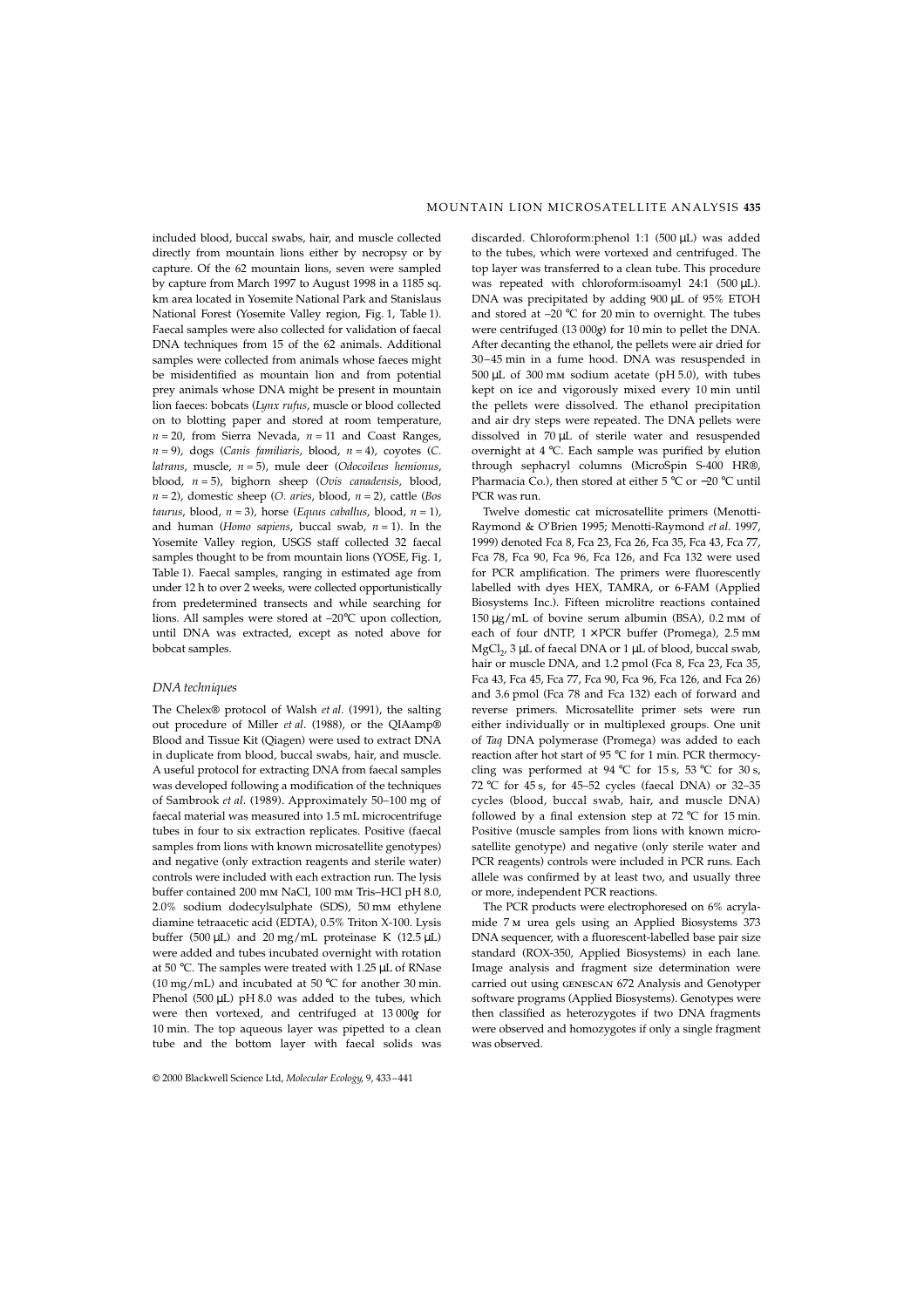#### *Data analysis*

We tested three subsets (SUB3, SUB4, and grouped subset; Table 1, Fig. 1) of tissue samples from mountain lions in the north-central Sierra Nevada Range collected within 200 km of Yosemite Valley for Hardy–Weinberg equilibrium and genotypic disequilibrium using the genepop software program version 3.1d (Raymond & Rousset 1995), with alpha levels set at 0.05. SUB3 (*n* = 35) was the subset of samples collected 50–200 km from Yosemite Valley, SUB4  $(n = 17)$  was the subset of samples collected within 50 km of Yosemite Valley, and the grouped subset was the sum of SUB3 and SUB4 (Fig. 1, Table 1). We estimated  $F_{ST}$  between the SUB3 and SUB4 by a weighted analysis of variance (GENEPOP; Weir & Cockerham 1984).

The probability that two individuals in a population could have the same microsatellite genotype (match probability) was computed using the likelihood ratio equations detailed below (Balding & Nichols 1994; National Research Council 1996; Evett & Weir 1998):

$$
\Pr\left(G_X = A_i A_i \,|\, G_Y = A_i A_i\right) = \frac{[2\theta + (1-\theta)p_i][3\theta + (1-\theta)p_i]}{(1+\theta)(1+2\theta)}\tag{1}
$$

$$
\Pr\left(G_X = A_i A_j \mid G_Y = A_i A_j\right) = \frac{2[\theta + (1 - \theta)p_i][\theta + (1 - \theta)p_j]}{(1 + \theta)(1 + 2\theta)}\tag{2}
$$

where eqn (1) is the conditional probability ('match probability,  $\theta$  method') that the genotype of individual *X* is  $A_iA_i$  given that the genotype of individual *Y* is  $A_iA_i$ . Here,  $\theta$  is the probability that two alleles drawn randomly from a population are identical by descent and  $p_i$  is the population frequency of allele *Ai* . We assumed that *de novo* mutations to pre-existing allelic states did not occur over the timescale of interest (one or few generations). Eqn (2) is the analogous conditional probability for the case where individuals *X* and *Y* are heterozygous

for alleles  $A_i$  and  $A_j$ . The parameter  $\theta$  takes population structure into account and is equivalent to  $F_{ST}$  (Weir & Cockerham 1984). Probabilities for each locus were multiplied, assuming independence of loci, as supported by the linkage map of microsatellite loci in the domestic cat (Menotti-Raymond *et al*. 1999) except in the following cases, where two pairs of loci were located less than 50 centiMorgans (cM) apart on the linkage map. Microsatellite loci Fca 78 and Fca 35 were 38 cM apart on chromosome D2 and Fca 26 and Fca 132 were 22 cM apart on chromosome D3. For each of these pairs of loci, the locus with higher conditional probability was excluded from the calculations. To assess the sensitivity of the  $\theta$  method to changes in  $\theta$ , we calculated the match probabilities using an arbitrarily low  $\theta = 0.001$  and an arbitrarily high  $\theta$  = 0.25.

Two other estimates of match probability, the product rule (using *p*2 for homozygotes and 2*pq* for heterozygotes) and 2*p* rule (using 2*p* for homozygotes and 2*pq* for heterozygotes) were calculated, as they have been used in human forensic DNA analyses (National Research Council 1996; Evett & Weir 1998).

#### **Results**

Polymorphism was observed at 10 of the 12 microsatellite loci (Table 2), and each of 62 mountain lions in this study exhibited a unique genotype. Amplification of microsatellites was not observed from nonfelid potential prey species (dog, coyote, horse, cattle, bighorn sheep, domestic sheep, mule deer, and human). Amplification of bobcat DNA yielded microsatellite genotypes that were unique and distinguishable from mountain lion genotypes (Fig. 2). No amplification of Fca 35 was detected for the 20 bobcats, while all mountain lions exhibited alleles at this locus. Three loci (Fca 8, Fca 45, and Fca 77) exhibited different alleles with nonoverlapping size ranges for bobcats and mountain lions. Bobcats and lions had

| Locus   | Allele size in base pairs (frequency) |            |            |            |            |            | Table 2<br>quencies |
|---------|---------------------------------------|------------|------------|------------|------------|------------|---------------------|
| Fca 8   | 152(0.73)                             | 164 (0.27) |            |            |            |            | within 2<br>Nevada  |
| Fca 23  | 142 (1.00)                            |            |            |            |            |            | Table 1)            |
| Fca 26  | 140 (0.64)                            | 142 (0.11) | 144 (0.24) | 152(0.01)  |            |            |                     |
| Fca 35  | 123(0.48)                             | 135(0.52)  |            |            |            |            |                     |
| Fca 43  | 124(0.21)                             | 134 (0.49) | 136(0.30)  |            |            |            |                     |
| Fca 45  | 127(1.00)                             |            |            |            |            |            |                     |
| Fca 77  | 129(0.40)                             | 133(0.60)  |            |            |            |            |                     |
| Fca 78  | 186(0.25)                             | 188 (0.71) | 190 (0.04) |            |            |            |                     |
| Fca 90  | 105(0.46)                             | 107(0.16)  | 113(0.15)  | 117(0.04)  | 119 (0.18) |            |                     |
| Fca 96  | 191 (0.26)                            | 201(0.62)  | 205(0.04)  | 209 (0.08) |            |            |                     |
| Fca 126 | 131 (0.18)                            | 137 (0.50) | 139 (0.22) | 143 (0.10) |            |            |                     |
| Fca 132 | 162(0.36)                             | 174 (0.52) | 178 (0.06) | 180 (0.01) | 182 (0.03) | 186 (0.03) |                     |

**Table 2** Microsatellite allele sizes and frequencies for 52 mountain lions sampled within 200 km of Yosemite Valley, Sierra Nevada Range, California (grouped subset;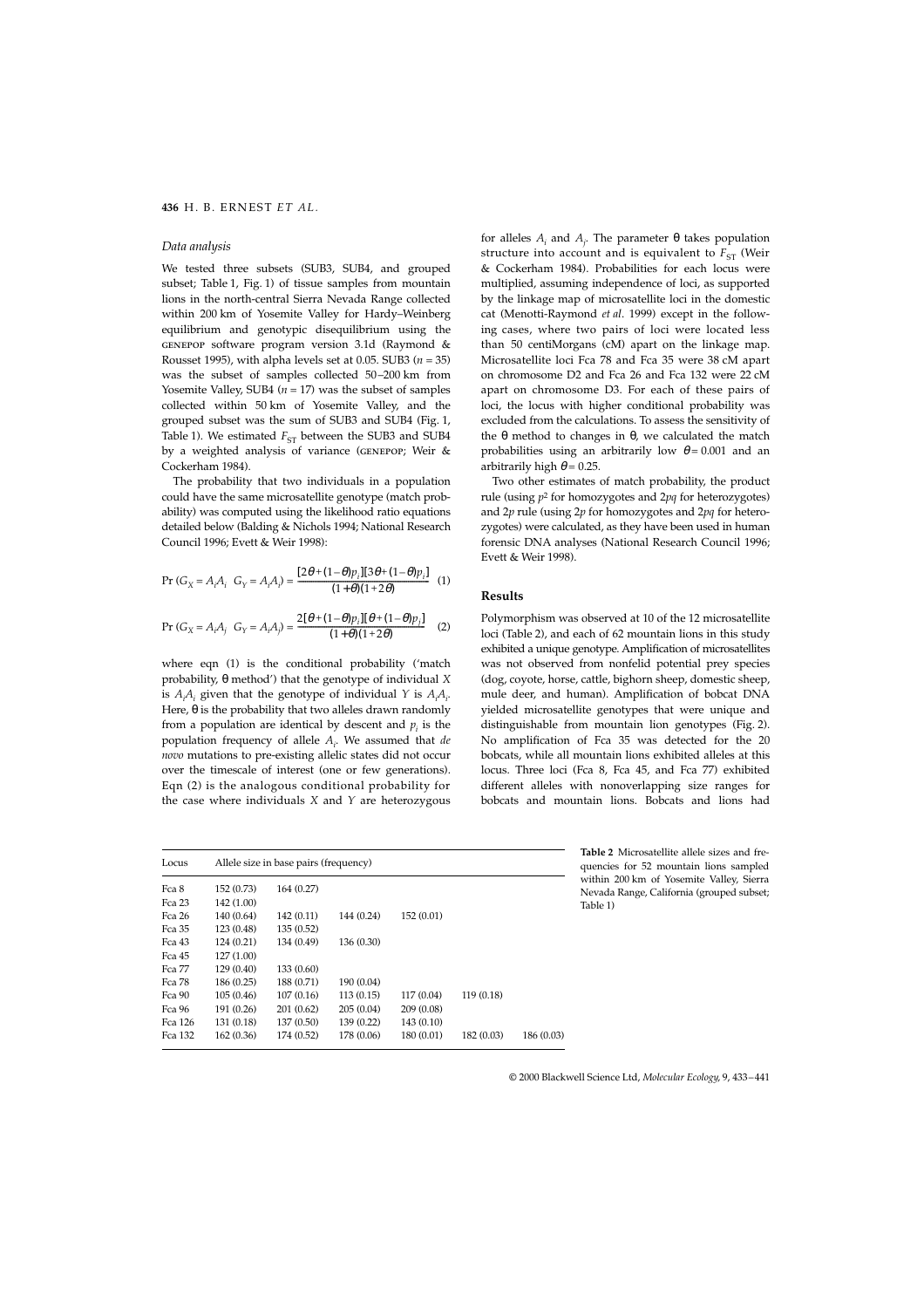bobcats displayed a higher number of alleles per locus 11 were common between the two species. For 10 loci, bobcats displayed a higher number of alleles per locus 11 were common between the two species. For 10 loci alleles observed in mountain lions and bobcats, only 136, 154, 156, 160, and 162 bp alleles. Of the 103 unique lions exhibited only a 127 bp allele, while bobcats had lions and polymorphic in bobcats. At Fca 45, mountain allele. Fca 23 and Fca 45 were monomorphic in mountain the bobcat alleles were close in size to the mountain lion locus less important as a species discriminator, as two of Fca 23 were repeatable in our laboratory, we deemed the differed by only 1 bp in size. Although the differences at (142 bp for lions and 141 bp and 143 bp for bobcats) different alleles for the two species. However, three alleles allele size ranges overlapped. In addition, Fca 23 had different alleles at two loci (Fca 78 and Fca 96), although

154, 156, 160, and 162 bp alleles. Of the 103 unique

127 bp allele, while bobcats had

lions and polymorphic in bobcats. At Fca 45, mountain allele. Fca 23 and Fca 45 were monomorphic in mountain

the bobcat alleles were close in size to the mountain lion locus less important as a species discriminator, as two of

 $<1\%$ 

of blood/muscle PCR runs.

Therefore, we ran at

 $\mathbf{E}$ 

alleles observed in mountain lions and bobcats, only

136, lions

exhibited only a

© 2000 Blackwell Science Ltd,

 $\oslash$  2000 Blackwell Science Ltd, Molecular Ecology, 9, 433-441

*Molecular Ecology*, 9, 433–441

samples (YOSE) collected from trails in the Yosemite samples (YOSE) collected from trails in the Yosemite heterozygotes as homozygotes heterozygotes as homozygotes. We amplified microsatellite DNA from 15 of 32 faecal We amplified microsatellite DNA from 15 of 32 faecal

or muscle sample, to minimize the misidentification of and at least two replicates of each blood, buccal, hair, least four PCR replicates for each faecal DNA sample,  $< 1\%$  of blood/muscle PCR runs. Therefore, we ran at allele) occurred in about 8% of faecal PCR runs and in loci examined. Allele dropout (lack of amplification of an

or muscle sample, to minimize the misidentification of and at least two replicates of each blood, buccal, hair, least four PCR replicates for each faecal DNA sample,

77 alleles, while the mountain lions showed 37. 77 alleles, while the mountain lions showed 37. than mountain lions. Across all loci, the bobcats exhibited than mountain lions. Across all loci, the bobcats exhibited Greater than 75% of faecal DNA extracts contained Greater than 75% of faecal DNA extracts contained

allele size ranges overlapped. In addition, Fca 23 had

different alleles at two loci (Fca 78 and Fca 96), although

different alleles for the two species. However, three alleles

samples from the same individuals (

allele) occurred in about 8% of faecal PCR runs and loci examined. Allele dropout (lack of amplification of an samples from the same individuals ( $n = 15$ ) for each of 12 mountain lion faecal samples matched those of amplifiable DNA. The microsatellite alleles obtained from

Fca 23 were repeatable in our laboratory, we deemed the differed by only 1 bp in size. Although the differences at (142 bp for lions and 141 bp and 143 bp

for bobcats)

 $n = 15$ ) for each of 12

muscle

mountain lion faecal samples matched those of muscle amplifiable DNA. The microsatellite alleles obtained from  $\epsilon$ 

Base pair size of alleles<br>  $F_{\text{ca}}$ <br>  $F_{\text{ca}}$ <br>  $F_{\text{ca}}$ <br>  $F_{\text{ca}}$ <br>  $F_{\text{ca}}$ <br>  $F_{\text{ca}}$ <br>  $F_{\text{ca}}$ <br>  $F_{\text{ca}}$ <br>  $F_{\text{ca}}$ <br>  $F_{\text{ca}}$ <br>  $F_{\text{ca}}$ <br>  $F_{\text{ca}}$ <br>  $F_{\text{ca}}$ <br>  $F_{\text{ca}}$ <br>  $F_{\text{ca}}$ <br>  $F_{\text{ca}}$ <br>  $F_{\text{ca}}$ <br>  $F_{\text{ca$ **Base pair size of alleles**  N 0 0  $\overline{\circ}$  $-20$  $-140$  $09$  $\frac{1}{80}$  $\triangleleft$ • ....................... <1-<1· **·<l<S:1<1· ............................... . x**<br>**Co**<br>**Bobcat (n=20)** ................•...... ·•· ...................................... . Fca43  $\sim$   $\sim$ . . . . . . . . . . . . . . .  $\sim$  *0*  **Fca45** . . . . . . . . . . . . . . . . . . . •· .... ........... <1-<1 · ·<1 <1· ................... .  $=22$ **(P**  \_\_.  $Fea77$  $\lhd \cdot \lhd \cdot \lhd \cdot \lhd \lhd \lhd \cdot$  $Fca78$  $11111$   $0$   $0$   $0$   $1111.1$ Fca90 · · · 00<1· **·O~••** · · · · · · · · · · · · · · · · · · · · · · · · · · · · · · · · · · · · · · · · · · · · · · · · · · · · · · · · · · · · · · · · ..................................................... <1-<1 <1·<1 <1·<1 <1 <1-•<1·<1 ... **e-<1-**•· ·• Fca96 Fcal26 · · · · · · · ·<1 · · · **O· ·<1 OO<l•e** · Fcal32  $\bullet\cdot{\triangleleft}{\triangleleft}{\triangleleft}{\triangleleft}{\triangleleft}{\triangleleft}{\triangleleft}{\triangleright}$ 

MOUNTAIN LION MICROSATELLITE ANALYSIS LION MICROSATELLITE ANALYSIS **437** 

MOUNTAIN

**Fig. 2** Allele base pair sizes for 12 microsatellite loci examined in mountain lions Allele base pair sizes for 12 micro-

satellite loci examined in mountain lions

(grouped subset,

 $n = 52$  and bobcats ( $n = 20$ ).

(grouped subset,  $n = 52$ ) and bobcats ( $n = 20$ ).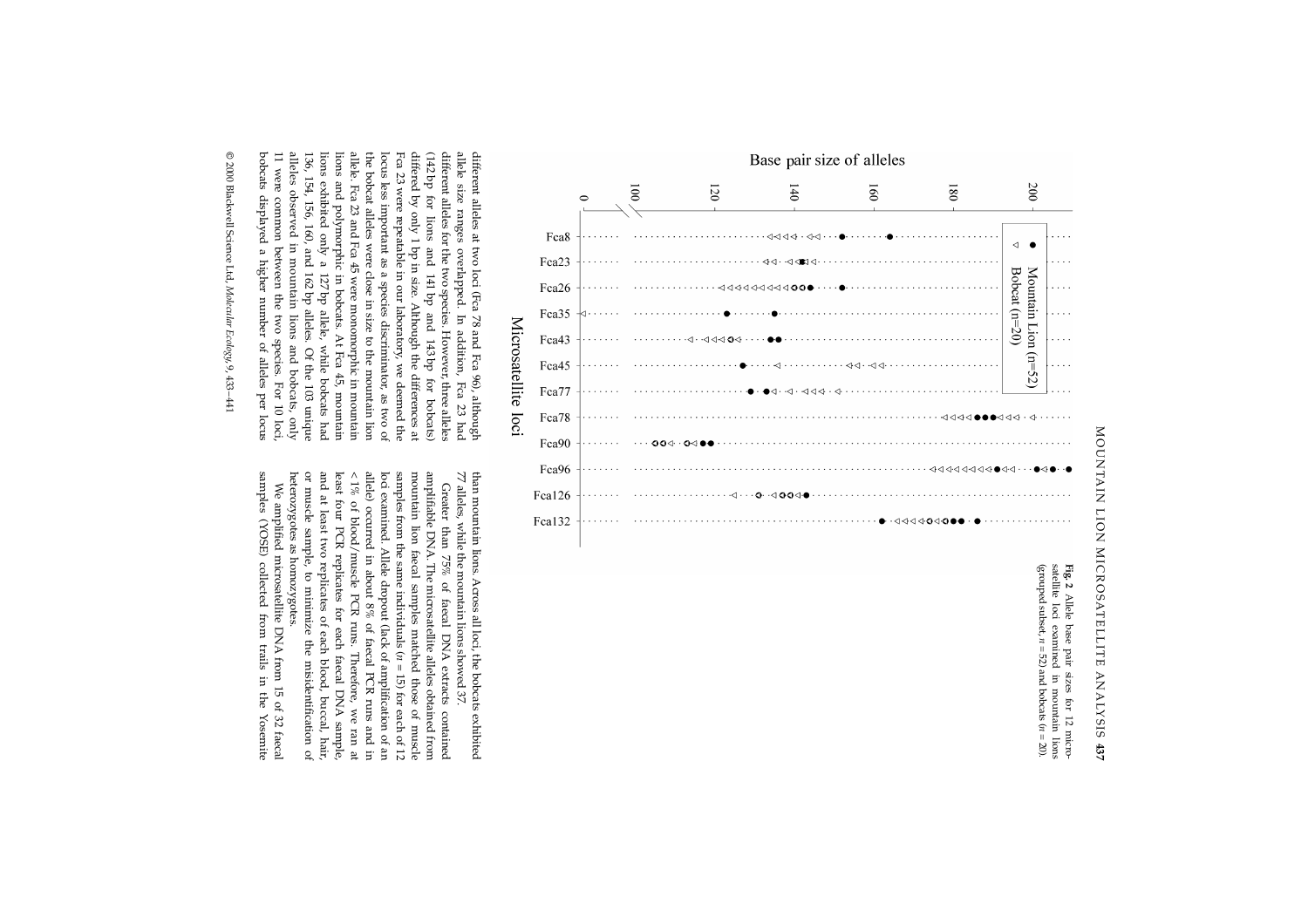**Table 3** Match probabilities for selected mountain lion tissue and faecal samples based on comparison with animals sampled within 200 km of Yosemite Valley (grouped subset; Table 1). Lion nos 94 and 41 had the lowest and highest match probabilities, respectively. Two unique genotypes with low match probabilities were obtained for lion no. 518 and faeces no. 520, and for faecal sample nos 467, 469, and 473. Five methods of calculating match probabilities are shown for comparison: product rule,  $\theta$  method with  $\theta$  = 0.001 (a very low  $\theta$ ), 0.03 (actual population value of  $\theta$ ), and 0.25 (a very high  $\theta$ ), and 2*p* rule

| Match probabilities                 | Lion no. 41          | Lion no. 94           | Lion no. 518 and faeces no. 520 | Faeces nos 467, 469, and 473 |
|-------------------------------------|----------------------|-----------------------|---------------------------------|------------------------------|
| Product rule                        | $1.5 \times 10^{-4}$ | $3.3 \times 10^{-10}$ | $4.1 \times 10^{-6}$            | $2.7 \times 10^{-6}$         |
| $\theta$ method ( $\theta$ = 0.001) | $7.7 \times 10^{-5}$ | $2.6 \times 10^{-11}$ | $3.4 \times 10^{-8}$            | $1.8 \times 10^{-7}$         |
| $\theta$ method ( $\theta$ = 0.03)  | $2.6 \times 10^{-4}$ | $1.5 \times 10^{-8}$  | $8.8 \times 10^{-6}$            | $7.4 \times 10^{-6}$         |
| $\theta$ method ( $\theta$ = 0.25)  | $4.1 \times 10^{-3}$ | $5.0 \times 10^{-5}$  | $1.6 \times 10^{-4}$            | $4.5 \times 10^{-4}$         |
| $2p$ rule                           | $3.1 \times 10^{-1}$ | $2.3 \times 10^{-5}$  | $1.8 \times 10^{-4}$            | $1.6 \times 10^{-3}$         |

Valley region. Samples yielding DNA spanned all ages  $(< 12 h to > 2 weeks$ ). For 11 of these samples, data were obtained for 12 loci. All 12 loci exhibited alleles that were observed in the 52 samples collected within 200 km of the Yosemite Valley region (grouped subset), with the exception of sample no. 459 described below. Seven loci (Fca 8, Fca 23, Fca 35, Fca 45, Fca 77, Fca 78, and Fca 96) had alleles seen in mountain lions but not in bobcats, and five loci (Fca 26, Fca 43, Fca 90, Fca 126, and Fca 132) had alleles observed in both species. One sample (no. 459) yielded data for only nine loci. All nine loci had alleles observed in mountain lions, five loci (Fca 35, Fca 45, Fca 77, Fca 78, and Fca 96) had alleles not seen in bobcats, and four loci (Fca 26, Fca 43, Fca 90, and Fca 126) had alleles observed in both species. From these results we concluded that these 12 faecal samples were from mountain lions. The microsatellite genotype from one of these faecal samples (no. 520) was identical to one of the lions (no. 518) that had previously been captured, sampled, and released near Yosemite Valley (Table 3). Of the remaining 11 mountain lion faecal samples, three had the same microsatellite genotype (nos 467, 469, and 473), while the other eight were unique (Table 3). Two of the 15 faecal samples that amplified were identified as bobcat samples as they contained bobcat-like alleles (Fig. 2) at 11 loci and no amplification at Fca 35. A third putative bobcat faecal sample yielded amplified DNA for only four of the 12 microsatellite primers, but all alleles were bobcat-like. Genotypes for the three bobcat faecal samples were unique from each other indicating that they represented three individual bobcats. DNA was not amplified from the remaining 17 faecal samples, indicating that the faeces were of nonfelid origin, DNA was degraded, or faecal compounds inhibited detection.

We selected the grouped subset  $(n = 52)$  allele frequency data (Table 2) to calculate match probabilities for Yosemite Valley region faecal samples. The grouped subset had a larger sample size than SUB4 (*n* = 17), and did not depart significantly from Hardy–Weinberg equilibrium (Fisher's method). Genotypic disequilibrium tests showed significant *P*-values (0.008, 0.044, 0.045) at only three of 45 comparisons (2.25 would be expected by chance alone at alpha =  $0.05$ ). This suggests the absence of linkage disequilibrium, considering the number of comparisons that were made.  $F_{ST}$  (=  $\theta$ ) across all loci was estimated to be 0.03 between SUB3 and SUB4. The grouped subset contained five low-frequency alleles (Fca 26: 152 bp; Fca 90: 117 bp; Fca 96: 205 bp; Fca 132: 180 and 182 bp) that were not observed in SUB4 alone. One faecal sample (no. 459) contained the allele Fca 132: 172 bp not observed in the grouped subset data set, but was within the 162–186 bp size range observed in the grouped subset.

The match probability for lion no. 518 and faeces no. 520 was  $8.8 \times 10^{-6}$ , while the match probability for any two of the three faecal samples nos 467, 469, and 473 was  $7.4 \times 10^{-6}$  (Table 3). Because these match probabilities were low, we concluded that faeces no. 520 originated from lion no. 518, and that faeces nos 467, 469, and 473 were all from another single individual. Therefore, 10 individual mountain lions were identified by faecal DNA, and nine of the 10 were not previously detected by lion capture. Match probabilities using the product rule,  $\theta$ method, and 2*p* rule differed by orders of magnitude, with the  $\theta$  method intermediate to the other two (Table 3 and additional data not shown). Match probabilities calculated using the  $\theta$  method, with  $\theta = 0.001$ , 0.03, and 0.25, also differed by orders of magnitude, but the resulting match probabilities were still lower than the 2*p* rule (Table 3).

#### **Discussion**

In this study we showed that microsatellite primers developed from the domestic cat genome (Menotti-Raymond & O'Brien 1995; Menotti-Raymond *et al*. 1997, 1999) successfully amplified DNA fragments in mountain lions and bobcats (Table 2). In addition to species identification, PCR amplification of microsatellite loci allowed us to identify and differentiate individual mountain lions, unlike previous bile acid chromatography (Fernandez *et al*.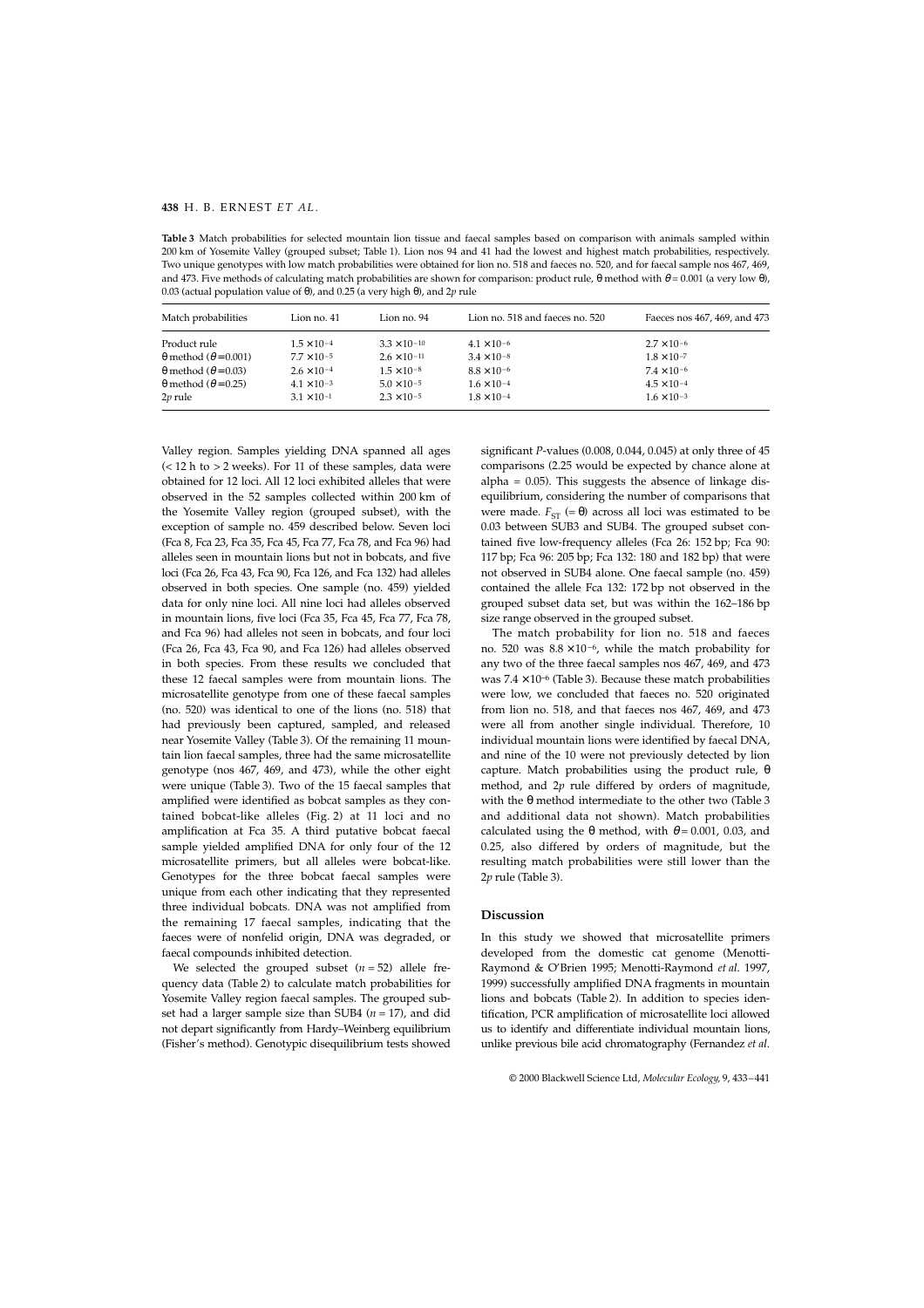1997) and mitochondrial analyses (Foran *et al*. 1997). Faecal and muscle DNA yielded identical microsatellite genotypes, as shown by analysis of paired samples from 15 mountain lions. This study adds to the list of species for which faecal material has been validated as a source of DNA, including bears (Höss *et al*. 1992; Kohn *et al*. 1995), seals (Reed *et al*. 1997), and primates (Constable *et al*. 1995; Gerloff *et al*. 1995).

DNA obtained from seven field-captured animals and from faecal samples was used to identify and estimate the minimum number of mountain lions present near Yosemite Valley from March 1997 to August 1998. Twelve of 32 faecal samples were determined to be from mountain lions and three from bobcats. One of the 12 mountain lion faecal samples matched the microsatellite genotype from one of the captured lions (Table 3). Three samples yielded identical microsatellite genotypes and represented a single individual, while the other eight samples represented eight different mountain lions. Thus, we identified a minimum of 16 lions in the Yosemite Valley region (seven from capture, nine from faeces). The majority of lions were documented through faecal DNA rather than capture, a significant finding given the high cost (often hundreds of US dollars per animal) and safety risks to humans and animals associated with mountain lion captures (Hornocker 1970; McCown *et al*. 1990). We recognize that our estimate of 16 lions is a minimum and that better estimates might be obtained by collecting more faecal samples. We also suggest that it should be possible to bound estimates of animal numbers by using mark– recapture methods (Seber 1982; White & Garrott 1990) with faecal DNA data.

The sex of the mountain lions sampled by faecal DNA was unknown. In our laboratory, we performed trials to determine the sex of mountain lions using ZFX–ZFY (Aasen & Medrano 1990) and SRY (Griffiths & Tiwari 1993) regions amplified from faecal DNA. The results in these trials were equivocal. While these assays correctly assigned sex in all of 35 muscle samples, we observed fragments of sizes that were compatible with the male SRY fragment in faecal samples from three of four female mountain lions (data not shown). Felids have very short gastrointestinal transit times, with undigested prey tissues often present in faeces (Ernest, unpublished data). The observation of a male DNA fragment in samples was possibly due to coamplification of prey DNA present in faeces.

To determine the probability that faecal samples with the same microsatellite genotype came from one individual, we calculated match probabilities (Table 3). This calculation, drawn from the human forensic genetics literature, is the probability that the same genotype would be drawn at random a second time from the given population. Captured lion no. 518 and faecal sample no. 520 had identical microsatellite genotypes and a  $\theta$  method match probability of  $8.8 \times 10^{-6}$  (one chance in 113 962). Another Yosemite Valley region lion was detected via three faecal samples (sample nos 467, 469, and 473) with a  $\theta$  method match probability of  $7.4 \times 10^{-6}$  (one chance in 134 721). The low match probabilities are very strong evidence that lion no. 518 was sampled by faecal DNA at two locations along Bridalveil Creek, and that another lion, identified only through faecal DNA, was sampled near Mono Meadow, Badger Pass, and Cathedral Rock in Yosemite National Park.

Given that the results of many wildlife studies are hindered by small sample sizes, allele frequency data may be available only from pooled data sets. If data sets with population substructure display Hardy–Weinberg and linkage equilibria (as was the case with our Sierra Nevada data), match probabilities may be calculated using the  $\theta$  method (Balding & Nichols 1994; Evett & Weir 1998). For loci that may contain nonamplifying or null alleles (Pemberton *et al*. 1995), 2*p* or *p* may be substituted for  $p^2$  in the product rule equation. However, this latter approach provides elevated probability estimates (National Research Council 1996; Weir 1996). We favoured the use of the  $\theta$  method over the product rule because the  $\theta$  method incorporates information on matching genotypes through conditional probability calculations, applies knowledge of population substructure, and allows for inbreeding and relatedness of individuals in the population. The National Research Council (1996) recommended that the  $\theta$  method be adopted for analysis of DNA evidence from crime scenes and suspects. Our  $\theta$ -value of 0.03 was calculated from a small set of samples and may not accurately represent the population genetic structure of mountain lions in the Sierra Nevada. Therefore, we assessed the sensitivity of the  $\theta$  method to changes in  $\theta$  with our data (Table 3). Even at an extremely high theoretical  $\theta$  = 0.25 (Wright 1978), match probabilities for the faecal samples were calculated to be  $1.6 \times 10^{-4}$  (lion no. 518 and faecal sample no. 520) and  $4.5 \times 10^{-4}$  (sample nos 467, 469, and 473). The  $\theta$  = 0.25 value was still sufficiently low to preclude the likelihood that more than one lion was represented in samples with the same genotype.

The exclusion of data from two informative loci based on the domestic cat–leopard cat linkage map raised match probabilities by about one order of magnitude (data not shown). Menotti-Raymond *et al*. (1999) noted that 'small inversions and other chromosomal rearrangements between domestic cat and leopard cat chromosomes may suppress recombination and result in a shorter map or some other ambiguity in marker order'. If this is true for mountain lion chromosomes, the apparently close-mapped domestic cat loci may have a sufficient recombination interval to warrant their inclusion in match probabilities. Also, North American mountain lions may have experienced a genetic bottleneck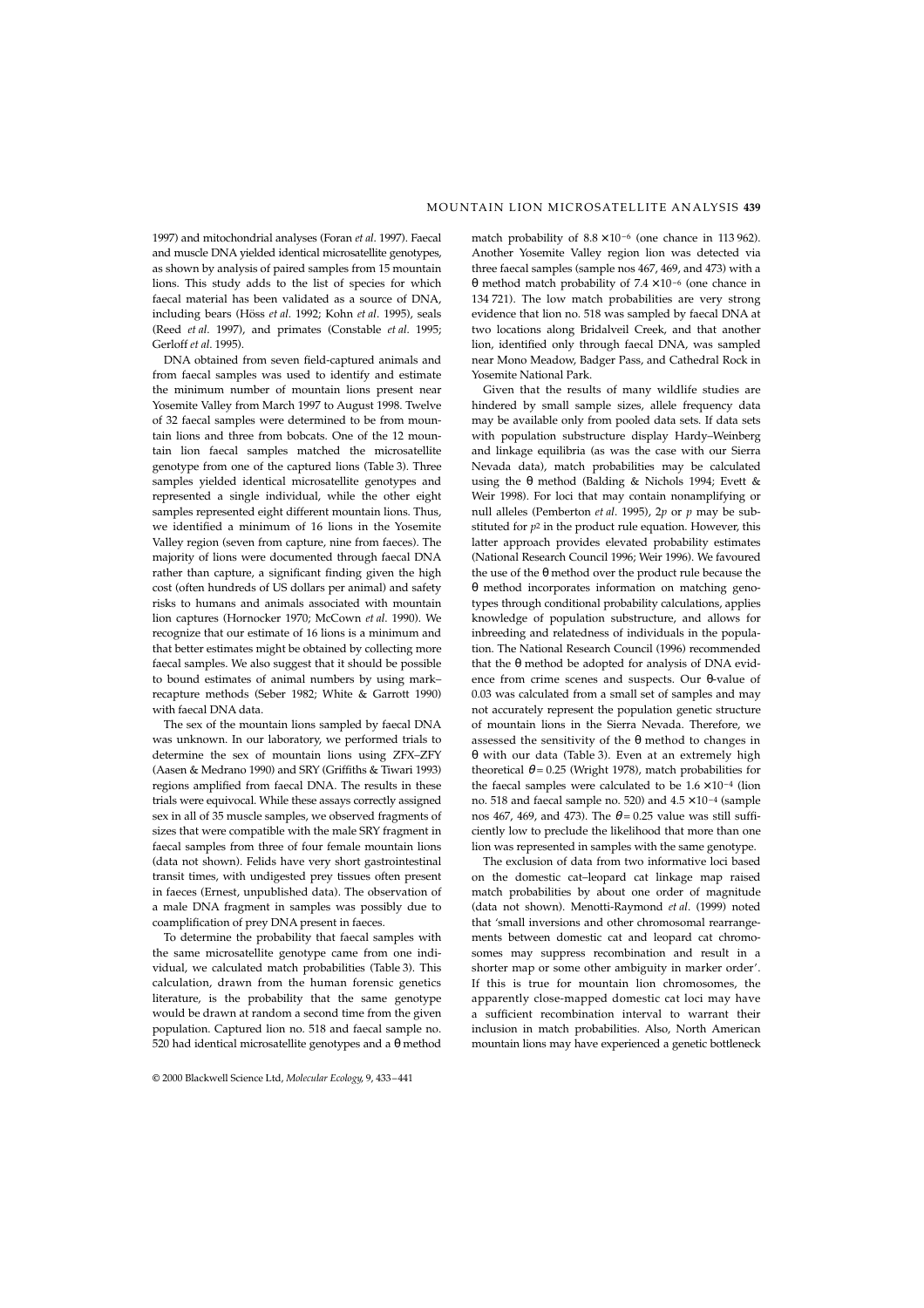as recently as 10 000 years ago (Culver 1999). Although linkage disequilibrium may persist at longer linkage distances in bottlenecked populations than in stable populations, population expansion after a founder event causes rapid decay of allelic disequilibrium (Slatkin 1994). In our study, linkage disequilibrium was not significant and for the purpose of population measures (e.g. match probabilities), these loci may be considered as independent (Evett & Weir 1998). Our exclusion of the data from loci less than 50 cM but greater than 10 cM in distance imparts a conservative (i.e. high) match probability estimate for lions in the Yosemite region.

Sample collection and analysis of faecal DNA warrant technical considerations that increase the time, effort, and cost of analyses when compared with tissue or blood. The lower quality and quantity of DNA in faeces may require less stringent PCR conditions (decreased annealing temperature, for example), and increased number of amplification cycles. This can increase the risk of amplifying an extraneous source of DNA or nonspecific sequences from target DNA. PCR inhibitors such as bile may impede amplification of DNA; however, the addition of BSA may improve amplification (Kohn & Wayne 1997). Multiplexing of primers may be problematic because limited copies of template DNA may be available or because amplification of DNA from other sources may interfere with the classification of alleles among multiple loci. Because we observed an 8% microsatellite allelic dropout in individual PCR reactions, we ran four replicates of DNA extracts and PCR reactions. DNA from faeces must be differentiated from closely related sympatric species, as demonstrated in this study with mountain lions and bobcats. For a bobcat to be misidentified as a mountain lion would require as yet undiscovered lion-like alleles at the six loci for which these two species do not appear to share alleles (Fca 8, Fca 35, Fca 45, Fca 77, Fca 78, and Fca 96; see Fig. 2). If we assume that the lion-like alleles were simply not observed in our original sample of 20 bobcats, then we may assume that these alleles occur at a frequency of less than 1/40. The total probability that an individual bobcat might exist with lion-like alleles at all six of these loci must be less than  $(1/40)^{12}$  or  $< 6 \times 10^{-20}$ . DNA in mountain lion faeces may originate from the animal depositing the faeces, or from other sources, such as hair ingested while grooming another mountain lion (such as a mother grooming a cub), and prey tissues. Deer are the primary prey of North American mountain lions (Young & Goldman 1946). Other prey may include closely related felid species such as bobcats and domestic cats (Young & Goldman 1946; Koehler & Hornocker 1985), and even other mountain lions through cannibalism (Anderson 1983; Young & Goldman 1946). Given the allele differences between mountain lions and bobcats observed in this study, a DNA admixture of two individuals

(two lions or one lion + one bobcat) would be extremely likely to yield a composite genotype with three or four alleles (rather than the expected two) at one or more loci. Because we did not observe more than two alleles in any of the samples of this study, we concluded that we did not genotype more than one individual per faecal sample. Finally, field sampling difficulties may also arise because mountain lion faeces can be difficult to locate.

Faecal DNA analysis of mountain lions is a practical and useful technique for wildlife research, offering a method for locating animal travel routes and identifying individuals. In this study, mountain lion DNA in faeces was differentiated from bobcat and prey DNA, faecal DNA provided reliable microsatellite genotypes, and individual mountain lions were differentiated using a panel of 12 microsatellites. A promising area for future research is the development and application of faecal DNA methods to determine sex and estimate population sizes for mountain lions and other species.

#### **Acknowledgements**

We give special thanks to L. Chow, J. Ellingson, and S. Pettit of the United States Geological Survey—Biological Resource Division for collecting the Yosemite region samples, and M. Culver, M. Menotti-Raymond, and S. O'Brien of the Laboratory of Viral Carcinogenesis, National Cancer Institute, for supplying primers, samples, and valuable advice. We thank Mark Bagley, Vernon Bleich, Bruce Hoar, and anonymous reviewers for helpful comments on this manuscript. Many other people and agencies were important to this project: M. Chechowitz, B. Chomel, P. Crosbie, A. Gilson, L. Gordon, D. Kress, G. Lee, N. Ottum, E. Rubin, J. Theis, of the University of California, Davis; J. Banks, V. Bleich, B. Gonzales, K. Levine, B. Pierce, P. Swift, S. Torres, of the California Department of Fish and Game; B. Barr of the California Veterinary Diagnostic Laboratory Services; S. Santinelli and B. Yates, of the Wildlife Waystation; K. Logan, H. Quigley, T. Ruth, and L. Sweanor, of the Hornocker Wildlife Institute; and S. Fain and J. Ruth at the USFWS Wildlife Forensic Laboratory.

This research was supported by the Yosemite Fund, University of California Genetic Resources Conservation Program, University of California Department of Agriculture and Natural Resources, California Department of Fish and Game Wildlife Investigations Laboratory and Wildlife Forensic Laboratory, Friends of the Intermountain Region, University of California Davis Jastro-Shields Scholarship, University of California Davis School of Veterinary Medicine fellowships, and American Museum of Natural History Theodore Roosevelt Memorial Fund.

#### **References**

- Aasen E, Medrano JF (1990) Amplification of the ZFX and ZFY genes for sex identification in humans, cattle, sheep and goats. *Bio/Technology*, **8**, 1279–1281.
- Anderson AE (1983) A critical review of literature on puma (*Felis concolor*). Special Report Number 54. Colorado Division of Wildlife, Colorado.
- Balding DJ, Nichols RA (1994) DNA genotype match probability